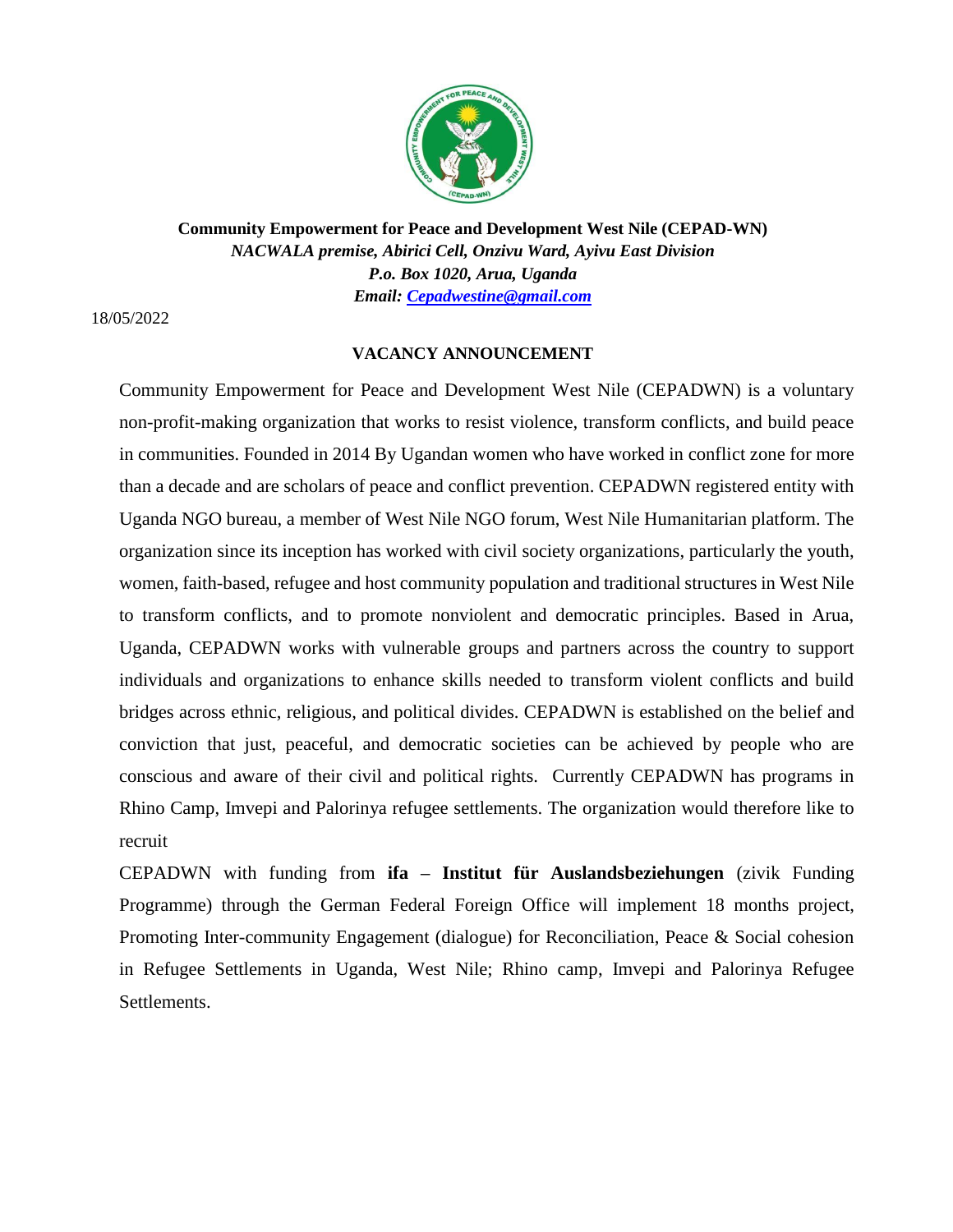The goal of the project is to engage the refugee and host communities in the settlement across West Nile in north-western Uganda to promote reconciliation and peace for social cohesion. CEPADWN therefore seeks to recruit for the following positions;

## **FOR PROGRAM MANAGER- 1 Position (IFA Arua supporting all field locations and projects)**

Reports to: Executive Director.

#### **Responsible: All Program Officers.**

**Position Summary:**The Manager Programs provides program leadership, is responsible for programs growth, quality assurance, timely implementation, and documentation of lessons. S/he is in-charge of programmatic deliveries stipulated in Memorandum of Understanding and financial agreements with different development partners.

#### **Qualification and functional competencies.**

The position requires a minimum of a master's degree in development studies or humanities. Post graduate diploma in project management /monitoring and evaluation is an added advantage. The position attracts experience of not less than 5 years in program management. He/she shall comply and be accountable to the organization structure, adhere to all company policies, guidelines and shall promote organization culture.

#### **Behavioral competencies**

This position requires a person with un-compromised and proven integrity, analytical, good communicator, time conscious and result oriented person.

#### *Duties and Responsibilities.*

- (i) Provide leadership and oversight in the development of and adherence to project/program plans as well as associated operational plans and budgets for the project.
- (ii) Provide leadership to program coordinators in ensuring ongoing program development and proactively track and pursue new opportunities.
- (iii) Lead in fundraising for programs
- (iv) Lead the project/program formulation and development process within the organization.
- (v) Working with Monitoring and Evaluation team and ensure all program and projects including the quality of technical inputs and staff performance in meeting program objectives, as well the allocation of resources and ensuring that appropriate controls are maintained at all levels.
- (vi) Monitor budget from all sources to ensure that levels of disbursement are consistent with committed resources and in compliance with contractual obligations.
- (vii) Establish priorities in the development and implementation of program initiatives and ensure that appropriate support facilities and associated standard operations and procedures are established and functional.
- (viii) Ensure timely and appropriate reporting to development partners.
- (ix) Maintain high programing standards by ensuring the implementation of accepted and appropriate project design and monitoring and evaluation protocols and procedures.
- (x) Initiate, follow up and /or participate in networking activities necessary for the efficient operation.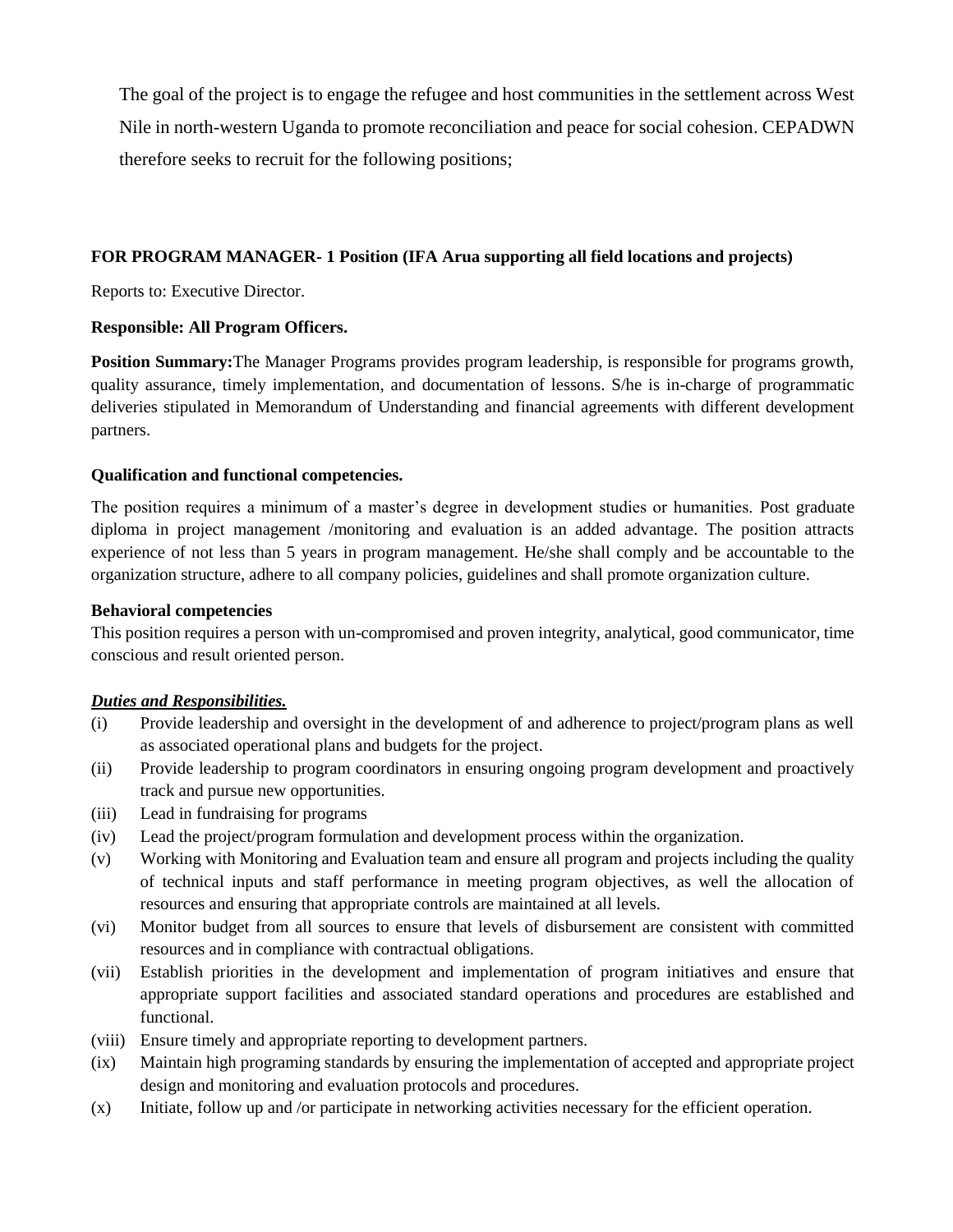(xi) Bring to attention of management lessons learned and best practices for adoption or scale up. Manage and supervise and mentor and couch where required.

#### Key performance Indicators

- i. Funds raised for programs (new project proposals)
- ii. Timely and accurate reports satisfactory to donors
- iii. Project/program reports (periodic and annual) timely submitted
- iv. Efficient project budget utilization.
- v. Networks maintained good local stakeholders
- vi. Functional M&E system.

# **FINANCE MANAGER- Finance manager - 1 Position (IFA Arua supporting all field locations and projects)**

## **Reports to: Executive Director.**

#### **Responsible: Finance officer**

**Position Summary**: The position provides overall financial direction, ensure that the organization's financial and capital resources are well managed, properly utilized and are adequate for effective implementation of planned activities as well as satisfactorily accounted for.

#### **Qualification and experience.**

The position requires a minimum of degree in Bachelor of commerce, bachelor's in business administration (Accounting). Affiliate of ACCA/CPA is an added advantage. The position attracts experience of not less than 5 years in accounting. This position requires strong skills in budgeting, auditing planning and procedures, financial reporting, proficiency in accounting packages, risk management and loss minimization, proficiency in internal control systems.

#### Behavioral and other competencies.

This position requires a person with proven integrity, highly organized, interpersonal relationship and result oriented person.

#### *Duties and Responsibilities.*

- (i) Facilitate and coordinate development and maintenance of a sound financial management system.
- (ii) Ensure total adherence to the above system by all finance and accounts personnel, accounting officers at various levels and users of financial resources
- (iii) Ensure that end of year final Accounts for external auditors produced in time and satisfactory responses to internal and external auditors' queries or observations.
- (iv) Ensures Internal Control System.
- (v) Facilitate and co-ordinate the preparation of the long-term, annual, and ad hoc budgets; and ensure exercise of satisfactory budgetary management.
- (vi) Develop budgetary performance report/return.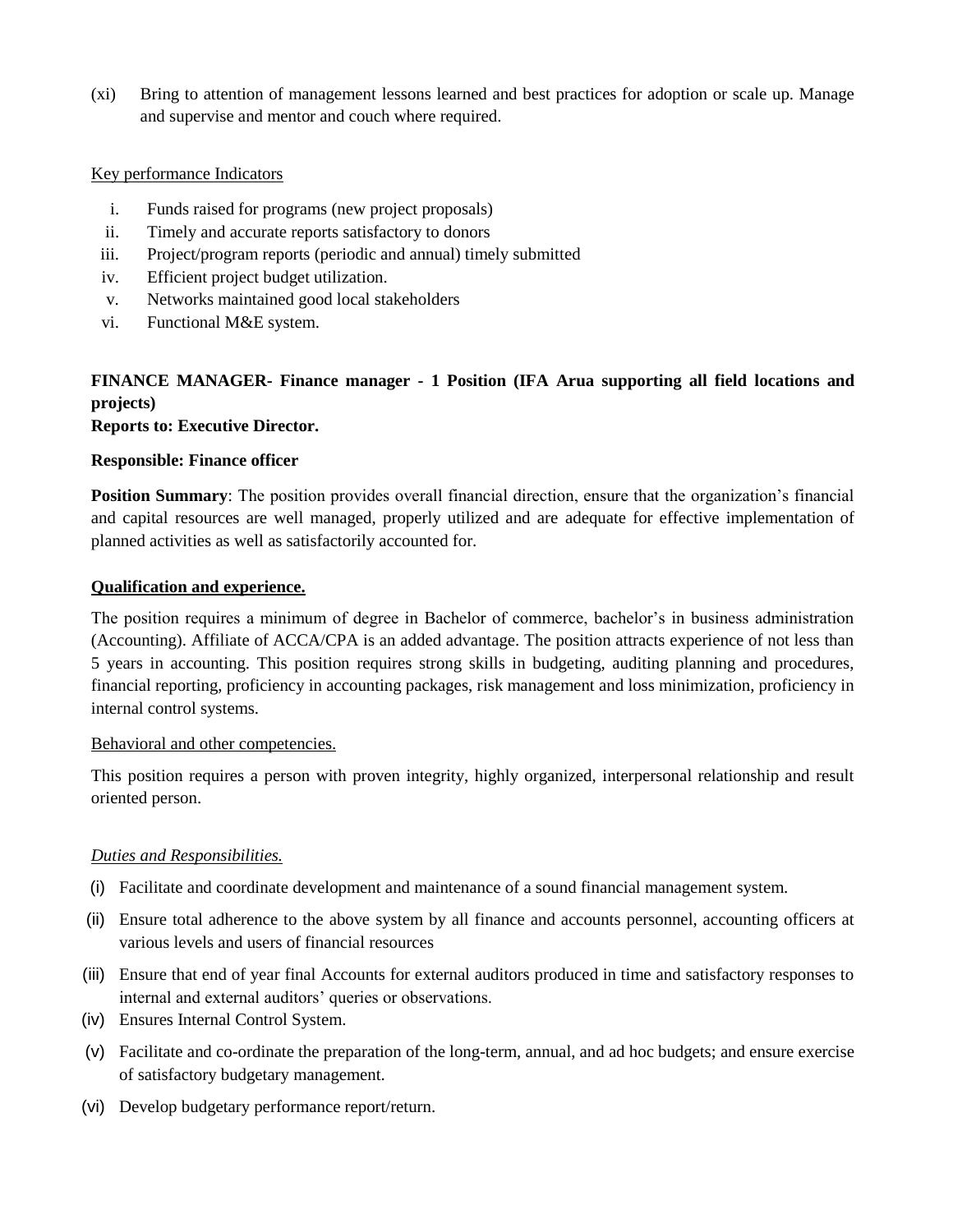- (vii) Offer technical and valid advice to management and other authorities and prescribe feasible solutions whenever the need arises.
- (viii) Ensure proper utilization by funds.
- (ix) Ensure timely compilation and submission of statutory and required financial returns and the associated Management Reports and dispatch them to key stakeholders in time.
- (x) Ensure satisfactory liquidity for the organization, by monitoring the liquidity standings
- (xi) Develop period reports as required by the organisation.
- (xii) Ensure that finance team are well managed, trained, adequately equipped and motivated Finance staff. Responsible for monitoring performance of staff under his/ her supervision.

#### Key performance indicators

- 1. Updated Financial and Accounting Policies and Procedures Manual.
- 2. Targeted funds raised.
- 3. Written and properly maintained Books of Accounts
- 4. Satisfactory external and internal audit
- 5. Salaries and tax remittances
- 6. Consolidated Accounts complied, periodic Financial Statements and derivative management reports complied and submitted in time.
- 7. annual and ad-hoc budgets as well as budgets analyses.
- 8. Well, maintained Fixed asset inventory system.

#### **Procurement Assistant- 1 Position (IFA Arua Supporting all projects)**

#### **Reports to: Finance and HR officer**

**Position summary:** The Procurement Assistant will be responsible for planning, implementing and managing procurement related activities. S/He will Check quality of deliverables and ensure that procured items are delivered properly as per specification as well as contract agreement and deal with performance evaluation of suppliers, Prepare reports on procurement for project management.

**Qualification and functional competencies** This position requires a minimum of bachelor's degree in procurement and logistics, supply chain management, business administration, Bachelor of commerce (Procurement option) or an equivalent with 2 years' experience in procurement management, able to uphold and respect procurement ethics and to conduct activities with integrity, a team player who demonstrates patience, flexibility and honesty.

#### **Behavioral competencies**

This position requires a person with integrity, good communication skills, openness to change and ability to manage complexities, administrative skills analytic skills along with timely procurement of the goods and services, Ability to maintain records, and presentation skills.

#### **Duties and responsibilities**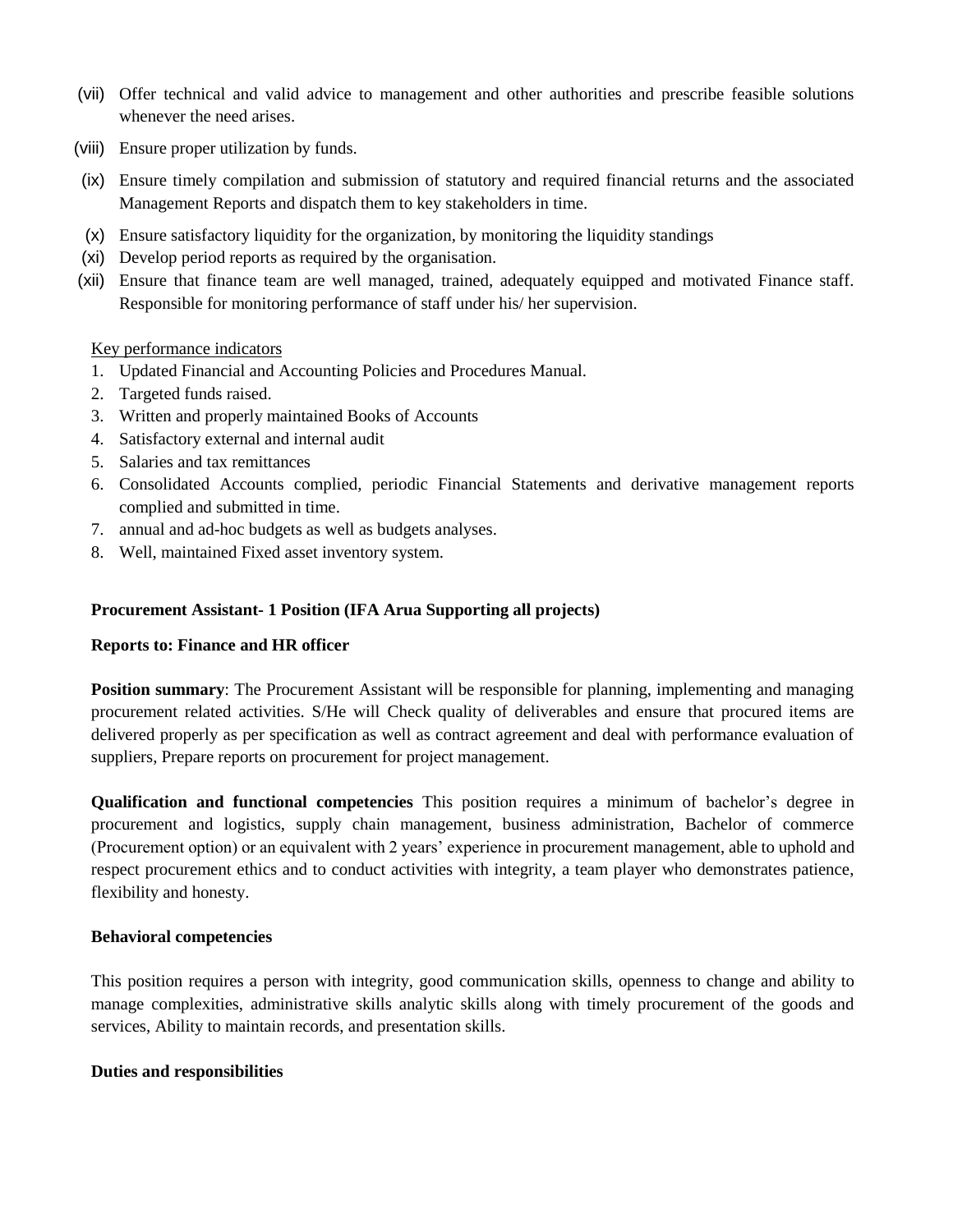- (i) Assess procurement requirements, prepare procurement plans, draft specifications and initiate procurement process.
- (ii) Prepare procurement / tender documents for Request For Quotations RFQ, RFPs, etc for upcoming procurement;
- (iii) Check and classify the precedence of the requisition and process as priority setting of the material needed.
- (iv) Arrange meetings to evaluate tenders and quotation documents as and when required;
- (v) Check quality of deliverables and ensure that procured items are delivered properly as per specification as well as contract agreement and deal with performance evaluation of suppliers.
- (vi) Ensure timely procurement of goods/logistical requirement and services through monitoring the procurement progress and follow up with the suppliers.
- (vii) Prepare reports on procurement for project management and others.

## **Key Performance Indicators**

- (i) Contract compliance for all supplies.
- (ii) Timely procurement of goods and services
- (iii)Good supplier relationships created and maintained.
- (iv) Cost reduction and savings realized.
- **(v)** Good record of all procurement meeting minutes and supplies

## **Program officer- 1 Positions (IFA Imvepi)**

#### **Reports to: Program Manager**

**Position summary:** The Project Officer is responsible for assisting the Program officer to implement the different project activities in the field. This also includes producing technical reports for related activities and accountable for enhancing capacity especially project assistants/Community structures and the beneficiaries at community level. S/he is expected to work independently with limited supervision be proactive and innovative.

#### **Qualification and functional competencies:**

This position requires a minimum of a university diploma or degree in a relevant field of development and humanities. (Social sciences, development studies, social work and social administration etc). The position also requires specialized courses such as diploma or Bachelor of Science in Agriculture, environmental health sciences, nurse etc. these are dependent on programs being implemented. This position requires at least 3 years' experience in program implementation. S/he must be knowledgeable and skilled in computer, riding motorcycle among others.

#### **Behavioral competencies**

This position requires a flexible and pro-active person with awareness and sensitivity regarding gender issues, empress diversity. Be of high Integrity, flexible approaches to work coupled with enthusiasm, commitment and positive energy, excellent organizational and planning skills.

#### **Duties and responsibilities**

(i) Actively participate in planning and budgeting processes for project activities in the field. including development of Operational Plans, Detailed Implementation plans, Work Breakdown structures, etc.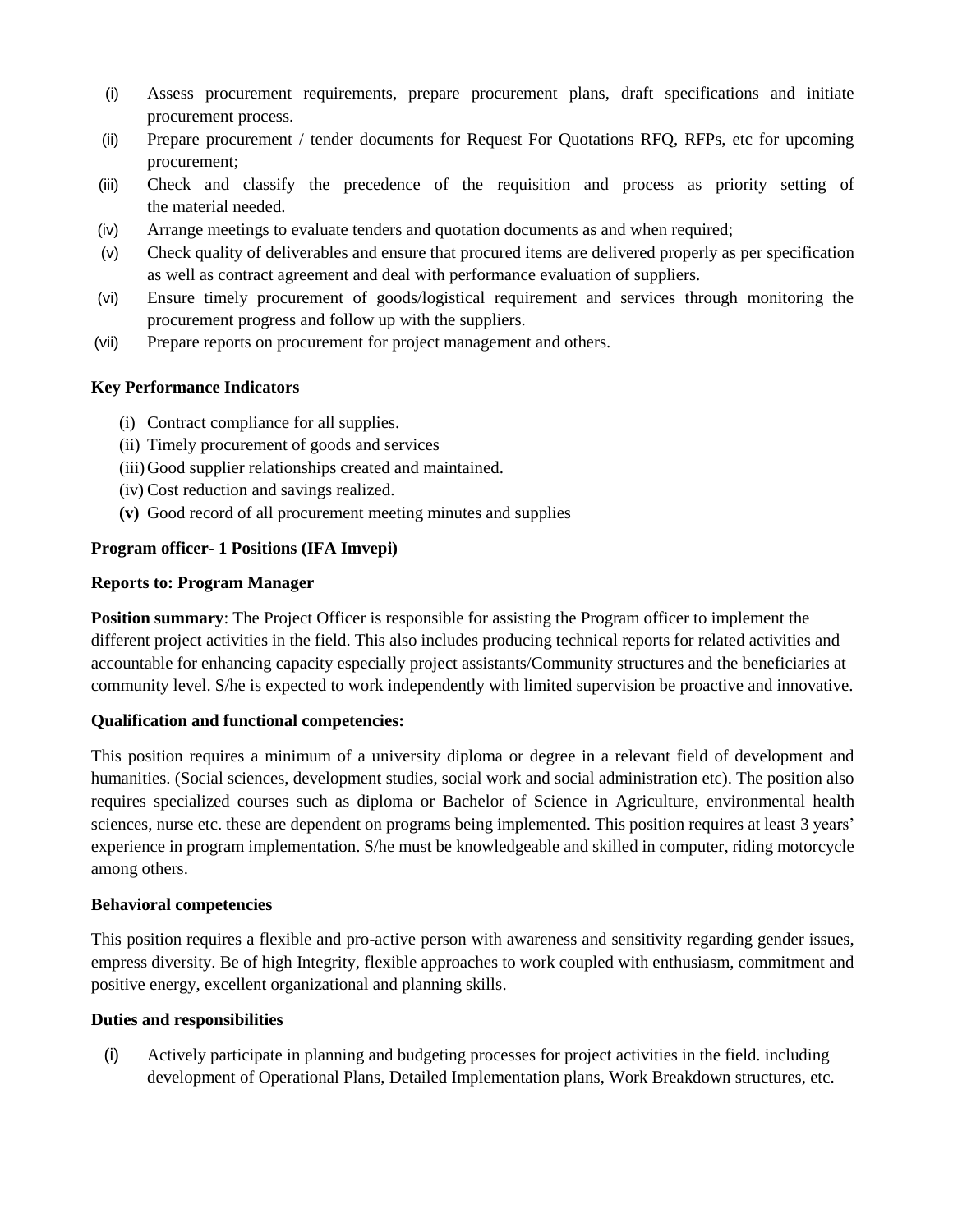- (ii) Mobilize and facilitate the engagements of stakeholders during planning and development meetings, project activities and other forums.
- (iii) Monitor and update the program officer on project's progress.
- (iv) preparation of project reports (Activity, monthly, quarterly etc).
- (v) participate in activity planning framework and strengthen the implementation of the target group including work plan preparation.
- (vi) facilitate in trainings of community structures a set by the project
- (vii) Secure community and project stakeholder participation in project activities and monitoring and evaluation activities.
- (viii) Ensure good and close liaison in collaboration with project network, stakeholders and other organization projects
- (ix) Develop and maintain effective contacts with a wide range of external contacts with organizations and individuals who can assist in the project activities.
- (x) Promote the organization's image in the community by attending coordination meetings and related field activities.
- (xi) Provide inputs to communications products, materials, and campaigns to ensure accurate information of the project when required.

## **Key Performance Indicators**

- (i) Timely and accurate project reports and workplans submitted to the program officer
- (ii) Project visibility is noticeable
- (iii) Improved relationship with stakeholders and new networks created
- (iv) All project activities accomplished on time
- (v) Beneficiary satisfaction and impact noted

## **HR assistant- 1 Position (IFA Arua supporting all field locations and projects)**

#### **Reports to: Finance and HR officer**

#### **Responsible for: all support staff (Drivers, Security guards, interns, volunteers)**

**Position summary:** The Human Resource Assistant will perform administrative tasks and services to support effective and efficient operations of the organization's human resource department. S/He is responsible for preparation of files and forms for new employees, update employment status and help new employees get access to the recourses they need to do their job. HR Assistants sort and update records, dispose of old records properly and contact employees to update their contact information and other key documents.

**Qualification and functional competencies:** This person should have at least a bachelor's in human resource management or an equivalent. Must have knowledge in administration and ability to manage people. An experience of at least 2 years in related field. Able to work under pressure and proactive.

**Behavioral competencies:** this position requires someone with excellent verbal and written communication skills. A proven interpersonal skill with the ability to manage sensitive and confidential situations with tact, professionalism, and diplomacy. S/He should also have excellent organizational skills and attention to details.

#### **Duties and Responsibilities:**

i. Maintains accurate and up-to-date human resource files, records, and documentation.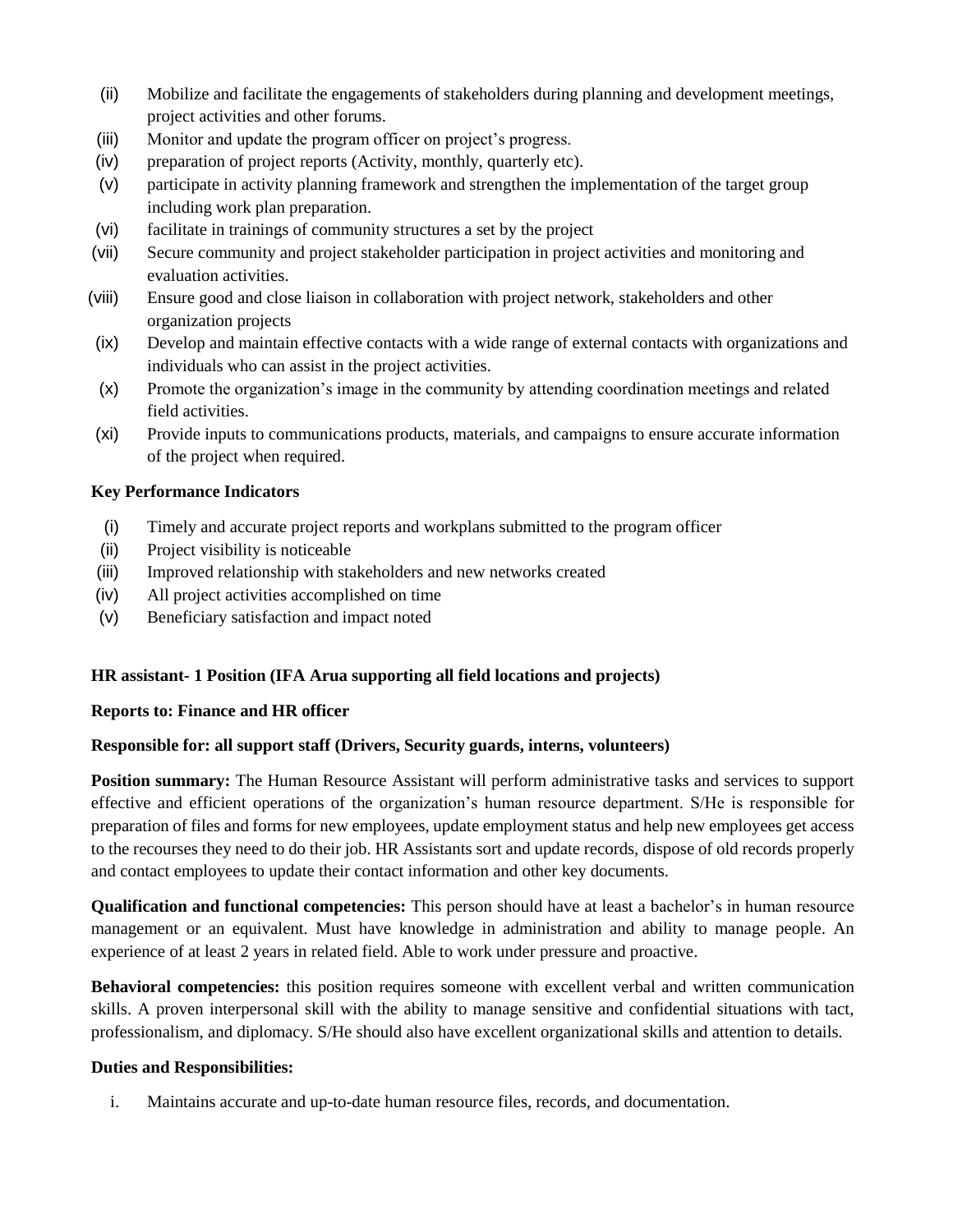- ii. Answers frequently asked questions from applicants and employees relative to standard policies, benefits, hiring processes and refers more complex questions to the program manager
- iii. Maintains the integrity and confidentiality of human resource files and records.
- iv. Performs periodic audits of HR files and records to ensure that all required documents are collected and filed appropriately.
- v. Provides clerical support to the HR department.
- vi. Acts as a liaison between the organization and external benefits providers and vendors, which may include health insurance providers
- vii. Conducts orientation for new staff and also organize schedules for other senior staff to orient new staff.
- viii. Assists with planning and execution of special events such as benefits enrollment, organization-wide meetings, employee recognition events, end of year parties, farewells, staff events among others
- ix. Appraise support staff and recommend them to management
- x. Responsible for staff welfare
- xi. Conduct exit meetings and organize clearance documentation for staff leaving the organization.

## **Key performance indicators:**

- i. Complete and accurate staff files in place
- ii. Personnel issues forwarded to management and BoD for redress
- iii. Prepare HR reports on monthly basis to update on staff welfare and performance
- iv. Organize and update staff bio data and other details in a single document
- v. Staff leave details UpToDate
- vi. New staff find organization fit and adhere to policies and guidelines in place
- vii. Staff events well organized and timely report emergencies that arise among staff
- viii. Organize and update frequently asked questions, office etiquette and details of administrative decisions on staff
- ix. Staff schedules timely done for any event.

## **JD: Project Assistant - 1 Positions (IFA Imvepi)**

## **Reports to: Program Officer**

## **Position summary**: **Assistant will be responsible for supporting project implementation, ensuring quality and results by:**

This position provides support to projects implementation, guaranteeing quality, efficiency and effectiveness. Supporting planning, monitoring and evaluation activities of the project, in articulation with the program officer in the field. An experience of at least 2 years in related field. Able to work under pressure and proactive.

## **Duties and responsibilities**

- Submit monthly field activity reports to the program officer.
- Assist in the preparation of quarterly and sector work plan by submitting material as well as monitoring end of year reports as required by the Organization.
- Conduct routine (daily) field activities (implementation of project activities).
- Assist in project proposal development.
- Monitor field activities.